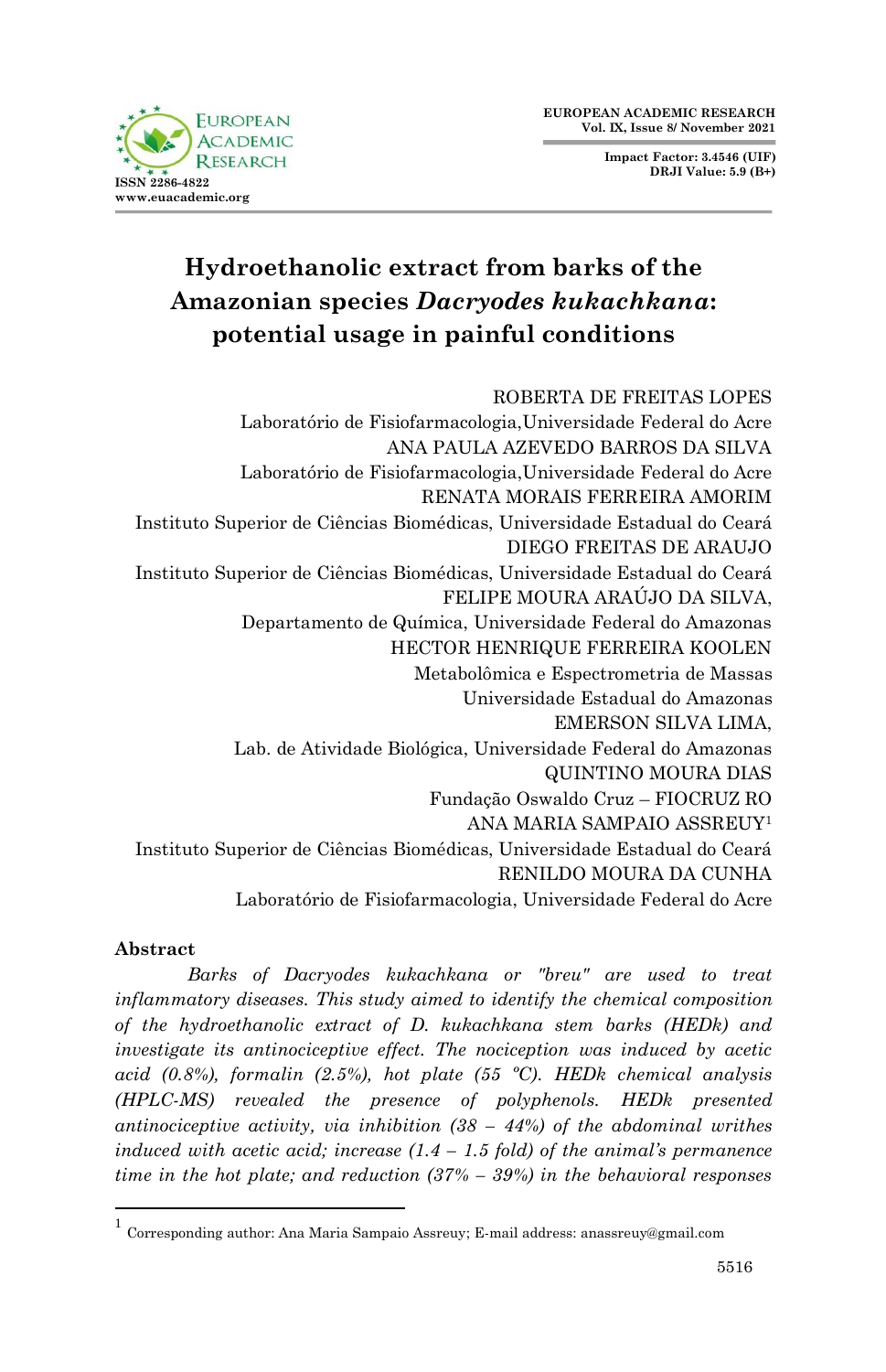*observed in the formalin test. The polyphenol hydroethanolic extract of D. kukachkana barks possesses antinociceptive effect in mice models.* 

**Keywords**: Burseraceae, breu, Polyphenols, nociception; ellagic acid.

#### **INTRODUCTION**

Over many years the increasing incidence of painful conditions has been quite evident, being influenced by the growth of the elderly population and much more present in chronic inflammatory diseases (Lunenfeld and Stratton 2013). Despite of the effectiveness of current analgesic drugs, such as opioids and nonsteroidal anti-inflammatory drugs (NSAIDs), several disadvantages may be exhibited (vertigo, sedation, addiction, gastrointestinal disorders) during treatment (Atkinson and Fudin 2020). Unquestionably, the study of natural substances that may interfere in the pathophysiology of pain is increasingly relevant.

Medicinal plants have historically been a rich source of natural products of therapeutic potential, producing numerous secondary metabolites of diverse chemical aspects and pharmacological activities (Atanasov et al. 2015). The Burseraceae family comprises more than 750 species distributed worldwide among 19 genera (Daly et al. 2012) and represents one of the largest botanical taxa in the Amazon Forest possessing representatives scattered throughout Brazil (Daly 2018). The Burseraceae family is well known as source of frankincense (Daly et al. 2010), family of the "mirra" and "the tree that lights up", and includes the genera *Dacryodes*, the most dispersed in Amazon, in addition to *Hemicrepidospermum*, *Paraprotium*, *Protium*, *Tetragastris* and *Trattinickia*. The common resin produced by many Burseraceae generais known as "pitch" being used as insect repellents and incense, in boats caulking, religious rituals, varnishes preparation and also in popular medicine (Marques and Ribeiro 1994). *Dacryodes* is derived from the Greek word 'Dakrun', which means 'tear', referring to the resin or exudate formed on the surface of the plant stem barks after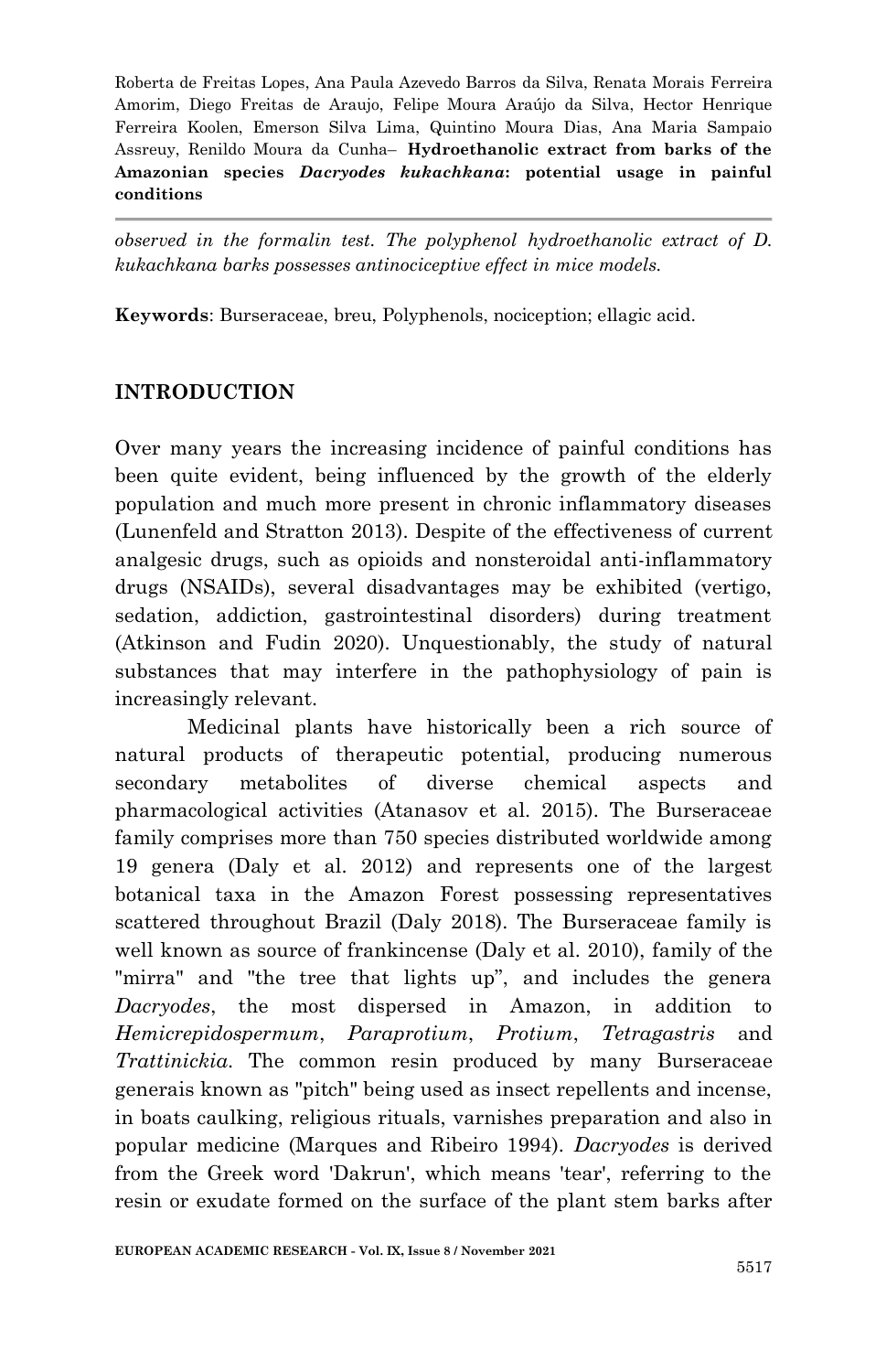injury (Onana 2008), being rich in volatile substances used in the folk medicine to treat tonsillitis, diabetes, cancer (Omonhinmin 2012), headache, fever, malaria (Ndah et al. 2013), anemia, expectorant and skin diseases (Ajibesin 2011).

Experimental studies demonstrated antinociceptive activities of various parts of plants belonging to the Burseraceae family, being these activities accounted for the presence of organic molecules such as tannins, flavonoids (Marques and Ribeiro 1994) and terpenes (Okwu and Nnamdi 2008). Experimental studies performed with the Dacryodes genus have demonstrated efficient hypoglycemic and antioxidant effects without apparent toxicity in rats (Ononamadu et al. 2019),and antioxidant and bactericidal effects for the essential oil obtained from the resins of *D. rostrata* (Kong et al. 2011) and *D. buettneri* (Obame et al. 2007), respectively.

*Dacryodes kukachkana* L.O. Williams is a tall tree, popularly known as "breu", "breu-mescla" (Brazil), widely found in the Amazonian forest of Brazil and Peru (Daly 2018). Up to date, there are no scientific studies in the literature describing the pharmacological activities or characterization of the chemical components present in extract preparations from this species.

This study aimed to perform the phytochemical characterization and to investigate in mice the antinociceptive activity of the hydroethanolic extract obtained from *Dacryodes kukachkana* stem barks.

## **MATERIAL AND METHODS**

## **Hydroalcoholic Extract Preparation**

Stem barks of *Dacryodes kukachkana* were collected between the months August and September, in Mâncio Lima, Acre, Brazil, location 18 UTM 723548 7439155643 471 and a voucher specimen (n◦ 45912-1) was deposited at the herbarium of the Federal University of Acre, authorized by Sisbio/ICMBio number 45912-1. The access activity was registered in the National System for the Management of the Genetic Heritage and the Associated Traditional Knowledge (SISGEN/MMA,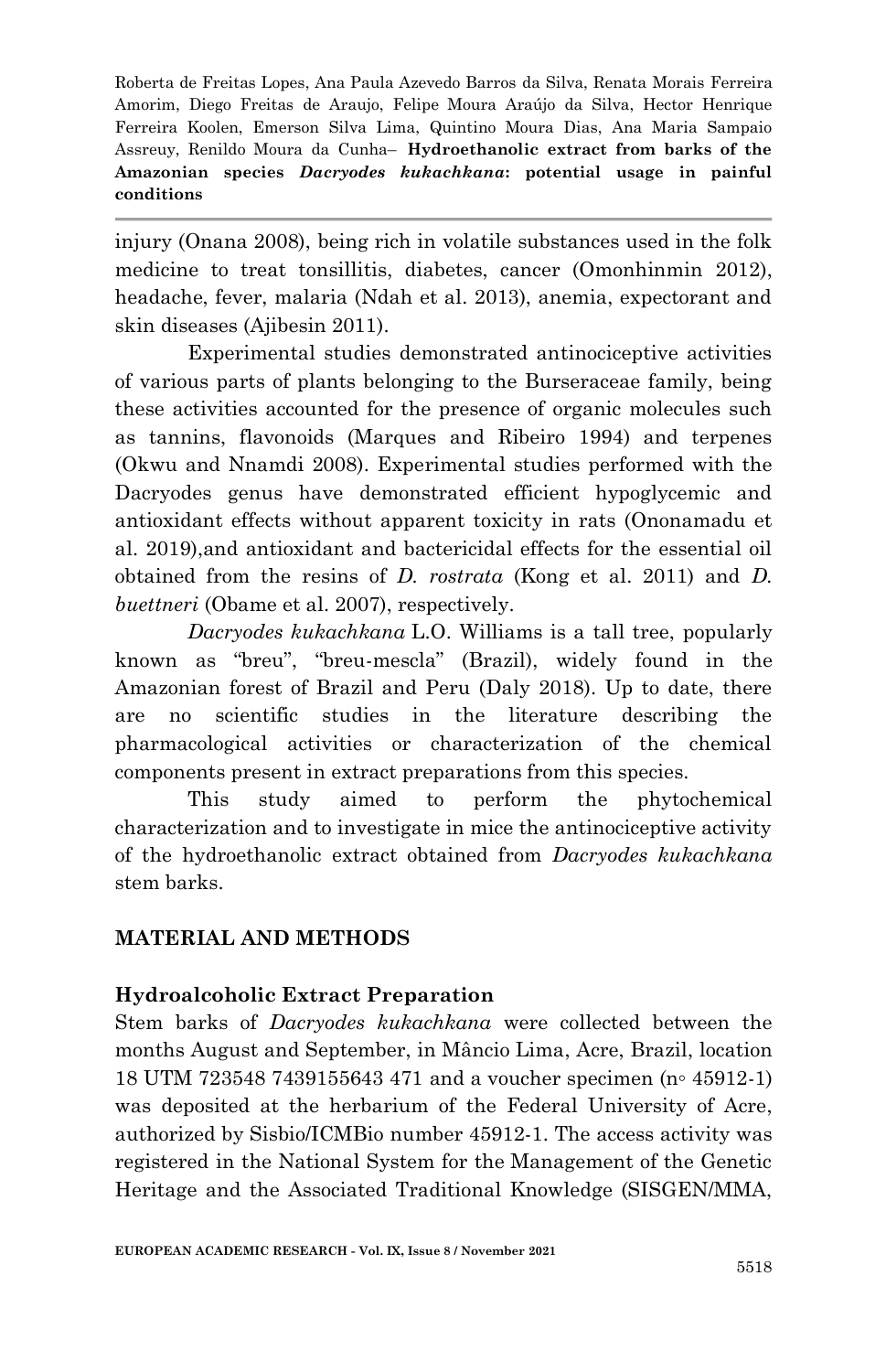code A76DD68), in accordance to the Brazilian Federal Law No. 13123/2015. Barks were dried (40 °C) duringfour days, grounded into fine particles and stored at room temperature (r.t.) until use. Samples were subjected to percolation (72 h, r. t.) in 70% ethanol, filtered and concentrated in rotary evaporator (45 °C) (Silva et al. 2018). The extract was frozen and lyophilized, before being tested, and named hydroethanolic extract of *D. kukachkana* (HEDk).

#### **Phytochemical Characterization**

Phytochemical prospection was performed for qualitative detection of organic acids, alkaloids, anthraquinones, coumarins, phenols, flavonoids, saponins, terpenes, steroids and tannins (Matos 1997).

Chemical analysis was performed by ultra-high pressure liquid chromatography tandem mass spectrometry (HPLC-MS), consisting of an Accela 600 liquid chromatography coupled to a LCQ Fleet mass spectrometer bearing a 3D ion trap mass analyzer (Thermo Fisher Scientific, Waltham, MA, USA). Electrospray ionization in negative mode (ESI- ) was applied to access the HEDk composition. Mass spectra (MS) was set to scan the range between *m/z* 150-1000 and tandem mass spectra (MS/MS) performed by collision-induced dissociation (CID) of previously isolated precursor ions using Helium as the collisional gas.

Chromatographic separations were performedin Kinetex C18 column  $(5 \mu m, 150 \times 4.6 \text{ mm}, 100 \text{ Å}$  pore size) (Phenomenex, Torrance, CA, USA)by the use of binary mobile phase (solvent A: ultrapure water; solvent B: methanol). The gradient elution (0-15 min, 20-80% B; 15-25 min 80-100% B; 22-25 min 100% B) was performed at 28 °C, flow rate of 1.0 mL/minand injection volume of 10 Μl. The optimized ionization parameters were as follows:spray voltage 5 kV; sheath gas 30 arbitrary units; auxiliary gas 10 arbitrary units; sweep gas 0 arbitrary units; capillary temperature 250 °C; capillary voltage of -40 V; collision energy from 20 to 30 %.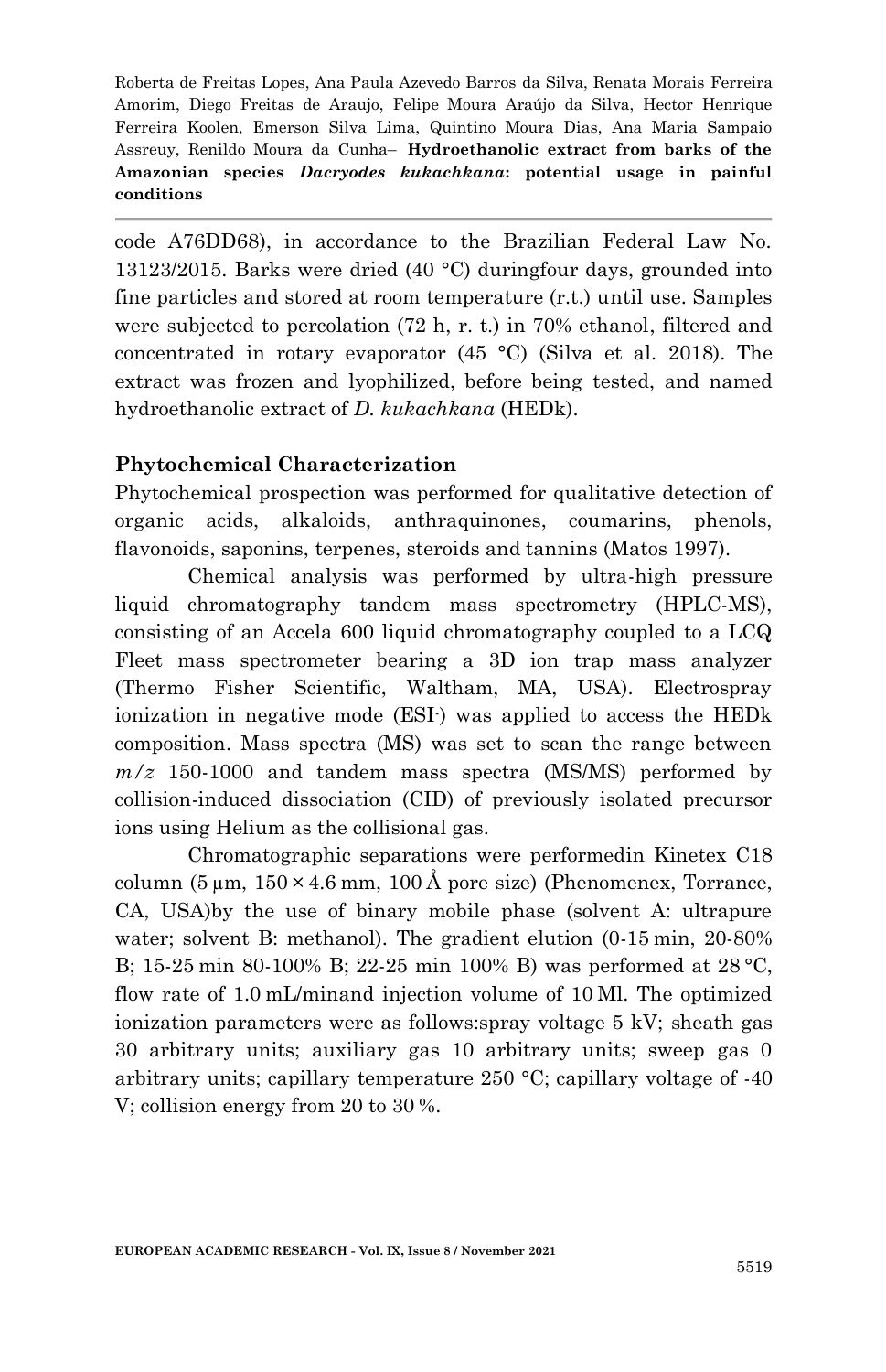#### **Animals**

Male Swiss adult mice aging from 5-7 weeks  $(25 - 35)$  g) were maintained under controlled temperature  $(22 \pm 1 \degree \text{C})$  in light-dark cycle of 12 hours, receiving free access to food and water. The protocols were conducted in accordance to NIH guidelines (publication nº 85-23, revised 2011) and approved by the Animal Care and Use Committee of the Federal University of Acre-Brazil (UFAC - N° 23107.014897/2014-70).

#### **Drugs and Reagents**

Formaldehyde and glacial acetic acid were purchased from Sigma (St. Louis, MO, USA). Drugs were solubilized directly insterile saline (0.15 M NaCl).

#### **Behavioral Nociception Tests**

For evaluation of HEDk antinociceptive activity, it was administered in mice  $(50 - 1000 \text{ mg/kg}; \text{ p.o.})$  30-60 min before the nociceptive stimuli. Control animals received saline (0,1 mL/g; p.o.) in substitution of HEDk.

## **Writing Test**

Acetic acid  $(0.8\%; v/v; 0.1 \text{ mL}/10 \text{ g}$  body mass) was injected in mice by intraperitoneal (i.p.) route. The number of writhes, typical contractions of the abdominal musculature followed by hind limb (stretching), was recorded from 10 to 30 min after injection (Koster et al., 1959).

#### **Hot Plate**

For evaluation of sensorial response to thermal stimuli, animals were placed at hot plate (53  $\mathbb{C}^{\circ} \pm 1$  °C) up to 25 s (Carter 1991). The reaction (jumping, licking or shaking hind paws) time to thermal stimulus was registered before (basal value) and up to 3 h after saline or HEDk administration.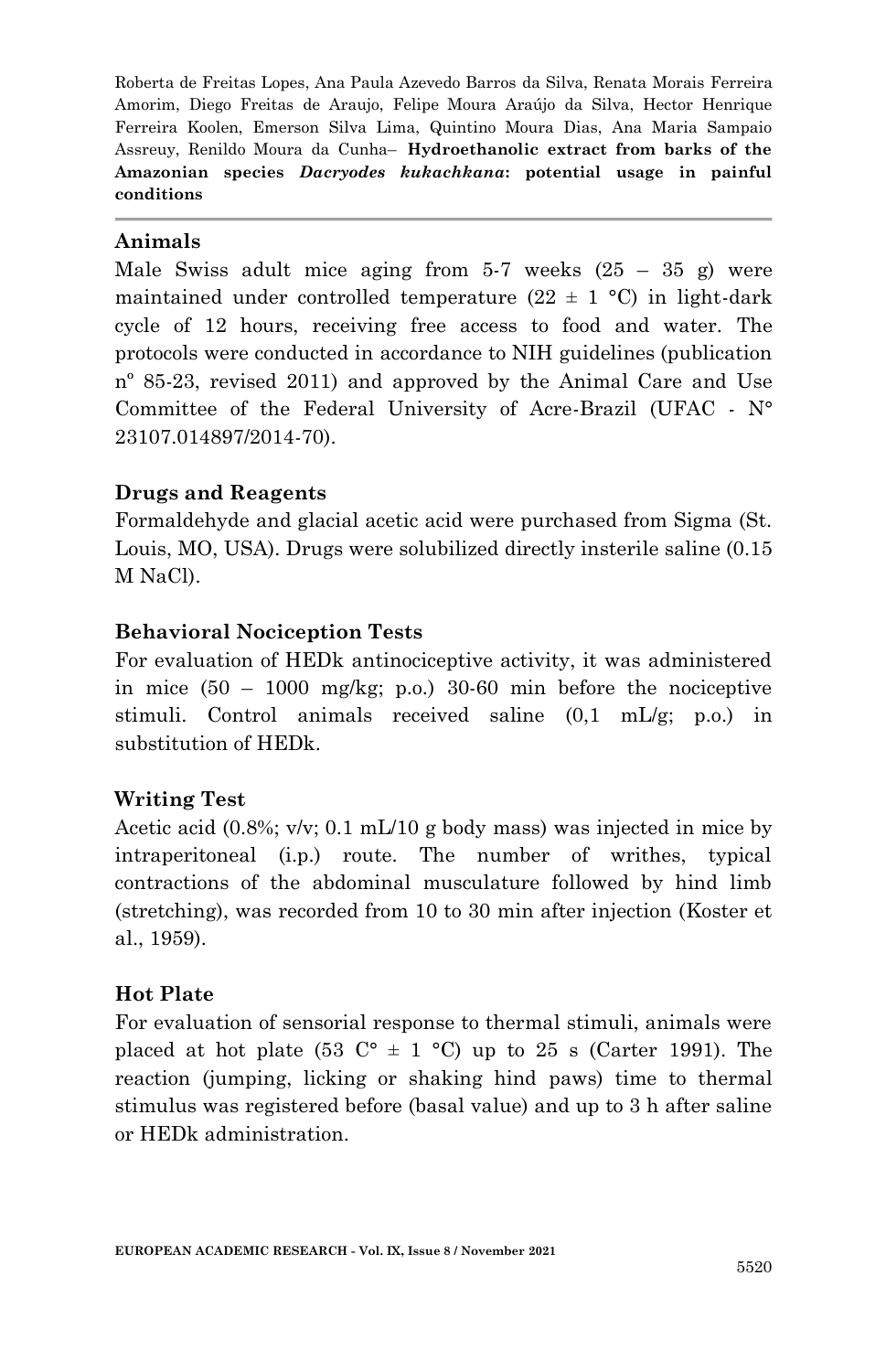#### **Formalin**

Formalin (2.5%; 25  $\square$ /paw) was injected subcutaneously (s.c.) in the animals right hind paws, and the number of lifting, shaking or paw licking was evaluated for 60 min (Shibata et al., 1989).

#### **Statistical Analysis**

Results were analyzed by One-way and Two-way ANOVA followed by Bonferroni multiple comparison post hoc test when appropriate. All the results are presented as mean  $\pm$  SEM and the level of significance was set as  $P \leq 0.05$ . The analyses were performe dusing the GraphPadPrism ® version 6.0 (GraphPad Software, San Diego, USA).

#### **RESULTS**

#### **Phytochemical Characterization**

The phytochemical prospection of HEDk, performed by chromogenic or precipitation chemical reactions, revealed the presence of coumarins, flavonoids, saponins, taninns, terpenes and steroids. Seven antioxidant compounds were identified by de replication throught the analysis of their corresponding fragments arising from product ion scan experiments (Figure 1A). The identification of the compounds found in HEDk was performed in comparison with data previously described for other fruits by HPLC-MS analysis (Hofmann et al. 2006, García et al. 2012, Silva et al. 2019), being detected organic acids, simple phenols, flavonoids and tannins as main constituents designated as: quinic acid (**1**, rt 6,10 min); a castalagin derivative (**2**, rt 8,07 min); ethyl gallate (**3**, rt 9,12 min); quercetin glucoside (**4**, rt 10,16 min); isorhamnetin-3-O-rhamnoside (**5**, rt 10,71 min); ellagic acid (**6**, rt 10,93 min) and epiafzelechin gallate (**7**, rt 12,16 min) (Figure. 1B).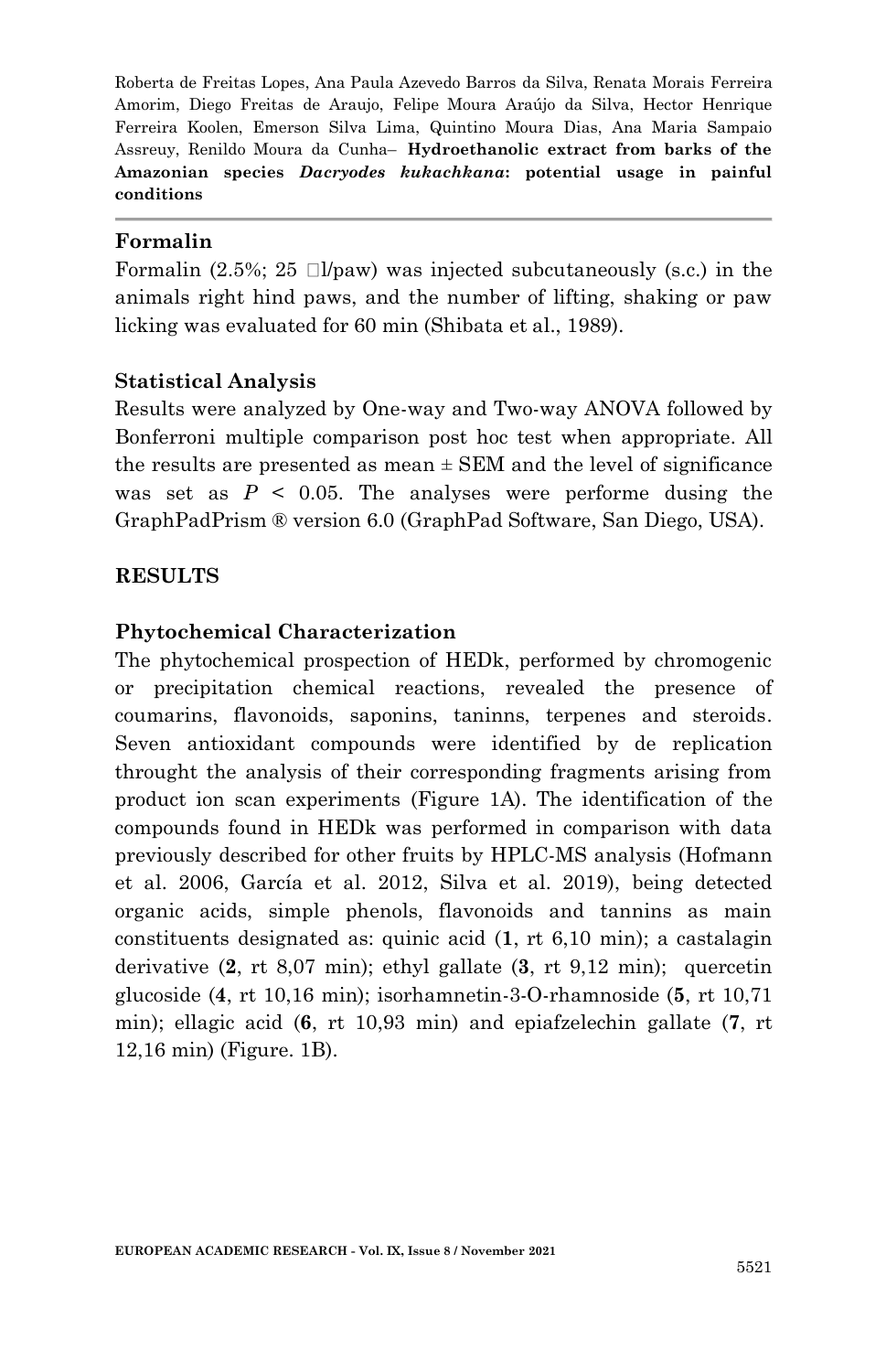

**Figure 1. Phytochemical analysis of HEDk. (**A) HPLC-UV-MS/MS chromatogram; (B) Identified compounds: quinic acid (1), castalagin derivative (2), ethyl gallate(3), quercetin glycoside (4), isorhamnetim-3-O-rhamnoside (5), ellagic acid (6), epiafzelechin gallate (7).

#### **HEDK Inhibits Chemical and Thermal Nociception**

The number of acetic acid-induced abdominal writhes was decreased by HEDk at 100 (26.0  $\pm$  3.05) and 500 mg/kg (23.7  $\pm$  2.72), by 38% and 44% respectively, but not at 1000 mg/kg, compared to control (42.3  $\pm$ ) 4.33) (Fig. 2A).

The permanence time in the hot plate was increased by HEDk at the first hour of evaluation at 500 mg/kg in 1.5 fold  $(14 \pm 0.20 \text{ s})$ and 1000 mg/kg in 1.4 fold (13.17  $\pm$  0.17s) compared to control (9.1  $\pm$ 0.19 s). However, at the second hour, HEDk increased this behavior only at 500 mg/kg in 1.3 fold  $(14.5 \pm 0.29 \text{ vs. control: } 10.8 \pm 0.31 \text{ s})$ (Fig. 2B).



**Figure 2. HEDk inhibits nociception induced by chemical and thermal stimuli.** Mice received saline or HEDk (50-1000 mg/kg; *p.o*.) 30 min before stimuli. (A) Writhes induced by 0.8% acetic acid (v/v; *i.p.*) were counted from 10-30 min after injection (B) The reaction time (s) (jumping, licking or shaking) evaluated in the Hot plate test  $(55 \pm 5 \degree C)$  was registered from 0-180 min after treatment. Mean  $\pm$  S.E.M. (n = 8). One-way ANOVA/ Bonferroni. \*p<0.05 *vs*. nociceptive stimuli.

**EUROPEAN ACADEMIC RESEARCH - Vol. IX, Issue 8 / November 2021**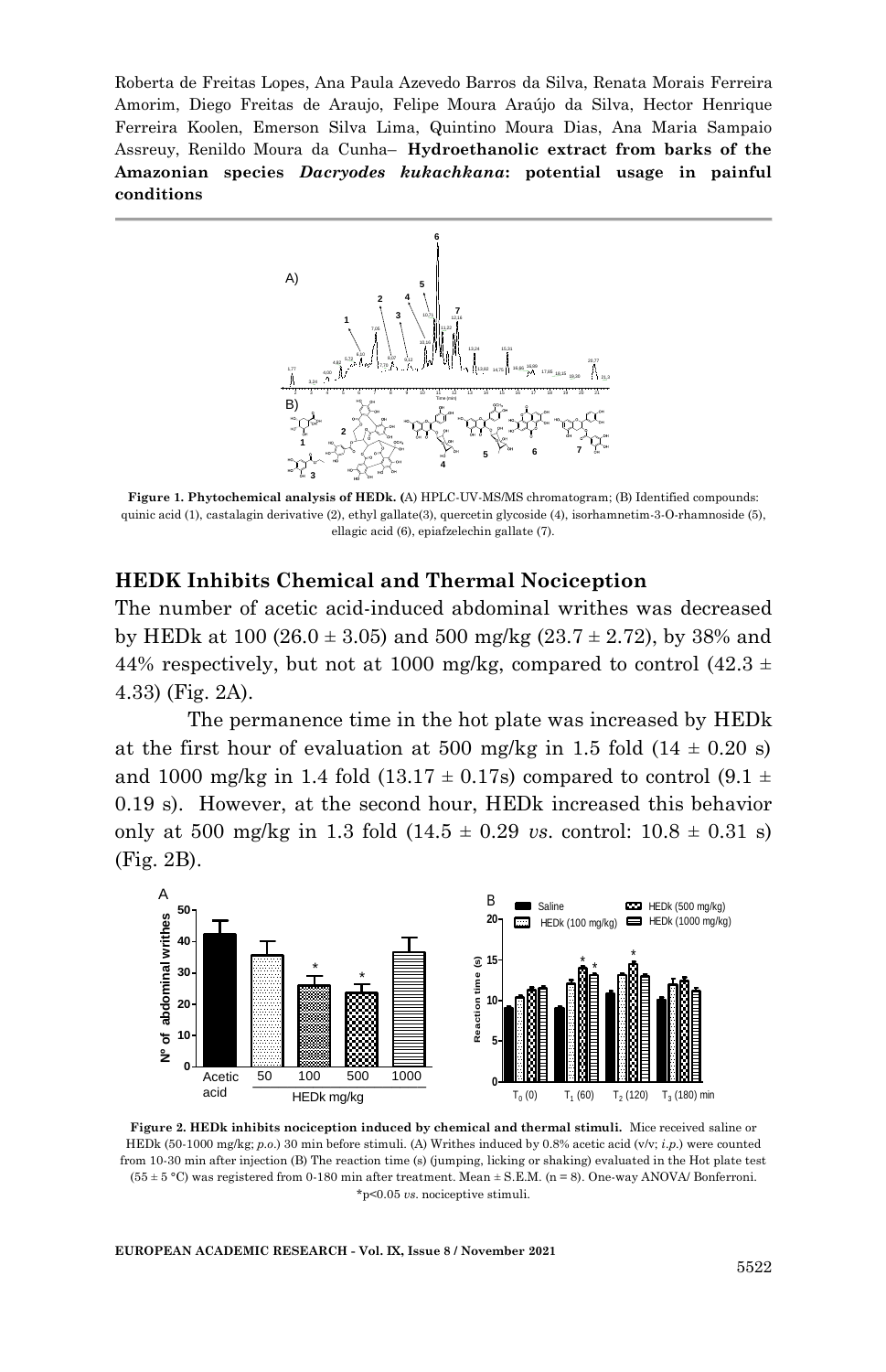In the formalin test, HEDk  $(100 - 500 \text{ mg/kg})$  did not alter the behavioral responses (lifting, shaking or paw licking) in the neurogenic phase (0- 5 min), but inhibited the inflammatory phase at 100 and 500 mg/kg.At 100 mg/kg the inhibitory effect occurred from 20 to 35 min by 37%, and at 500 from 25 to 35 min by 39% (Fig. 3A/B). However, at 1000 mg/kg HEDk did not alter the behavioral responses (Fig. 3C).



**Figure 3. HEDk inhibits the inflammatory phase of the formalin-induced nociception.** Mice received *p.o.* saline or HEDk at (A) 100 mg/kg, (B) 500 mg/kg or (C) 1000 mg/kg) 30 min before 2.5% formalin (*s.c.*). N° of responses (lifting, shaking or paw licking) was counted at 5 min-interval during 1 h. Mean ± S.E.M. (n = 8). Two-way ANOVA /Bonferroni. \*p<0.05 *vs*. Formalin.

#### **DISCUSSION**

In the present study, it was demonstrated in mice experimental models the antinociceptive activity of the hydroalcoholic extract obtained from the stem barks of *Dacryodes kukachkana* (HEDk). It was also demonstrated that HEDk contains phenolic compounds in its composition.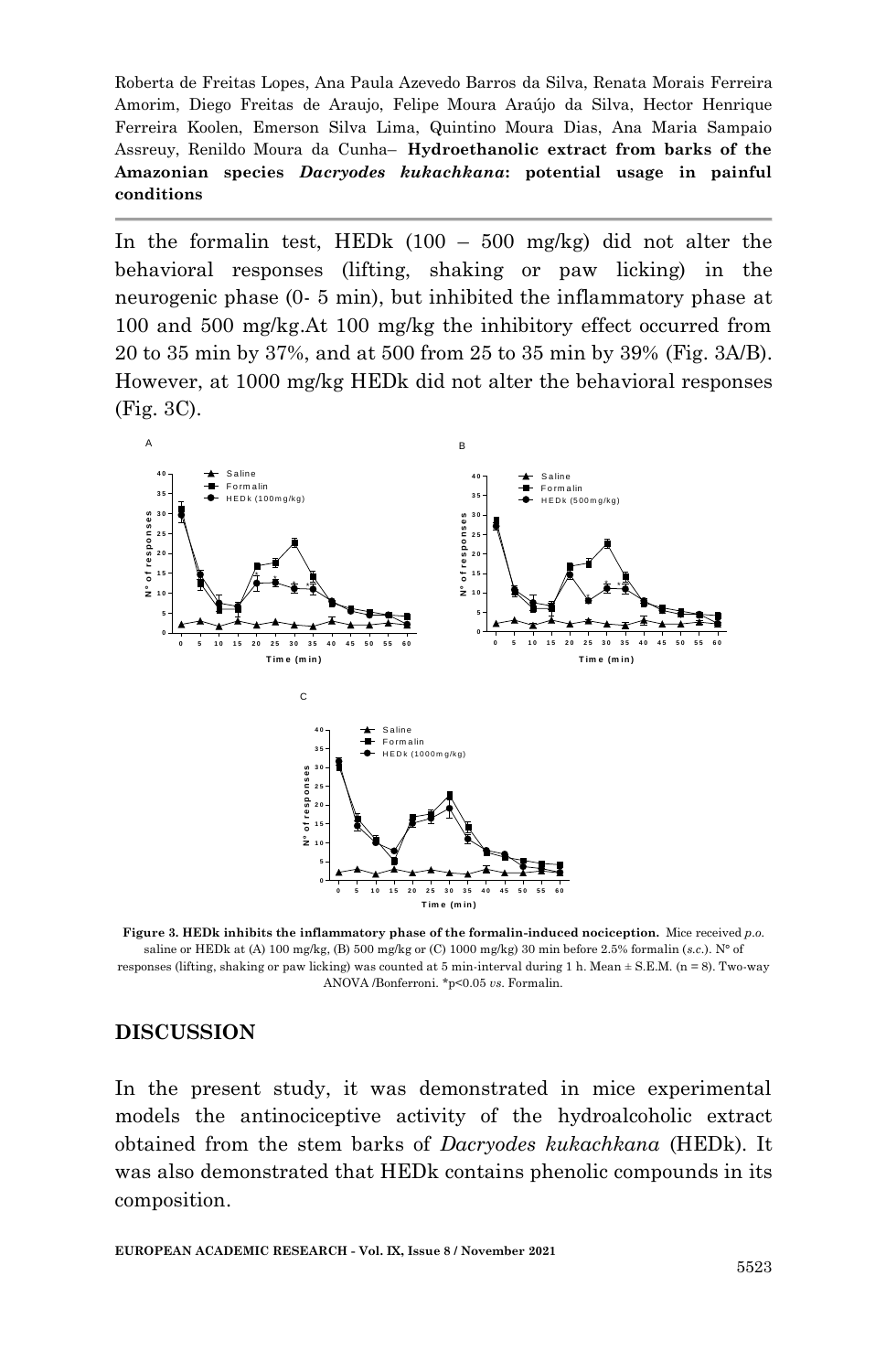Several studies performed with medicinal plants had been established close relation between antinociceptive/anti-inflammatory activity and phenol/flavonoid content (Saeed et al. 2010, Sofidiya et al. 2014). In alignment with these studies, the phytochemical prospection of HEDk by HPLC-UV-MS/MS revealed the presence of different polyphenols, such as phenolic acids (ellagic acid) (De Souza et al. 2016), tanins (castalagin derivate) and flavonoids (isorhamnetim-3-O-rhamnoside, ethyl gallate and epiafzelechin gallate), as major constituents (Atawodi et al. 2009, Ononamadu et al. 2019).The antinociceptive and anti-inflammatory activities had been demonstrated for these molecules: isorhamnetin, a quercetin derivate (Jamali-Raeufy et al. 2019), ellagic acid (Murphy et al. 2020) and epiafzelechin gallate (Min et al.1999). Thus, it is possible to assume, that the HEDk's antinociceptive activity could be partially accounted to its phenolic compounds.

This hypothesis is reinforced by the study performed with the hydromethanolic extract of *Pimenta racemosa* leaves, rich in phenol compounds (gallic acid, methyl gallate, quercetin, ellagic acid) (UPLC-ESI-MS), that reduced the chemical nociception induced by acetic acid(writing test), as well as that induced by thermic stimulus (hot plate test)in rats (Moharram et al. 2018).

In addition, the antinociceptive activity of HEDk was evaluated in a broad set of rodent models (formalin test, acetic acidinduced writhing abdominal, hot plate), classical nociception models used to screen antinociceptive activity of novel substances (Sofidiya et al. 2014).

In the formalin test, there are two clearly distinct nociceptive phases (neurogenic and inflammatory). The initial phase is of short duration (0– 5 min) and is caused mainly by C fibers activation, reflecting neurogenic pain. The second phase (15– 30 min) is associated to the inflammatory response and characterized by the release of mediators such as prostaglandins, cytokines, bradykinin, serotonins and NO (Rosland; Hunskaar; Role, 1988). HEDk inhibited only the inflammatory phase, suggesting its involvement in peripheral components and late phase inflammatory mediators. Besides, the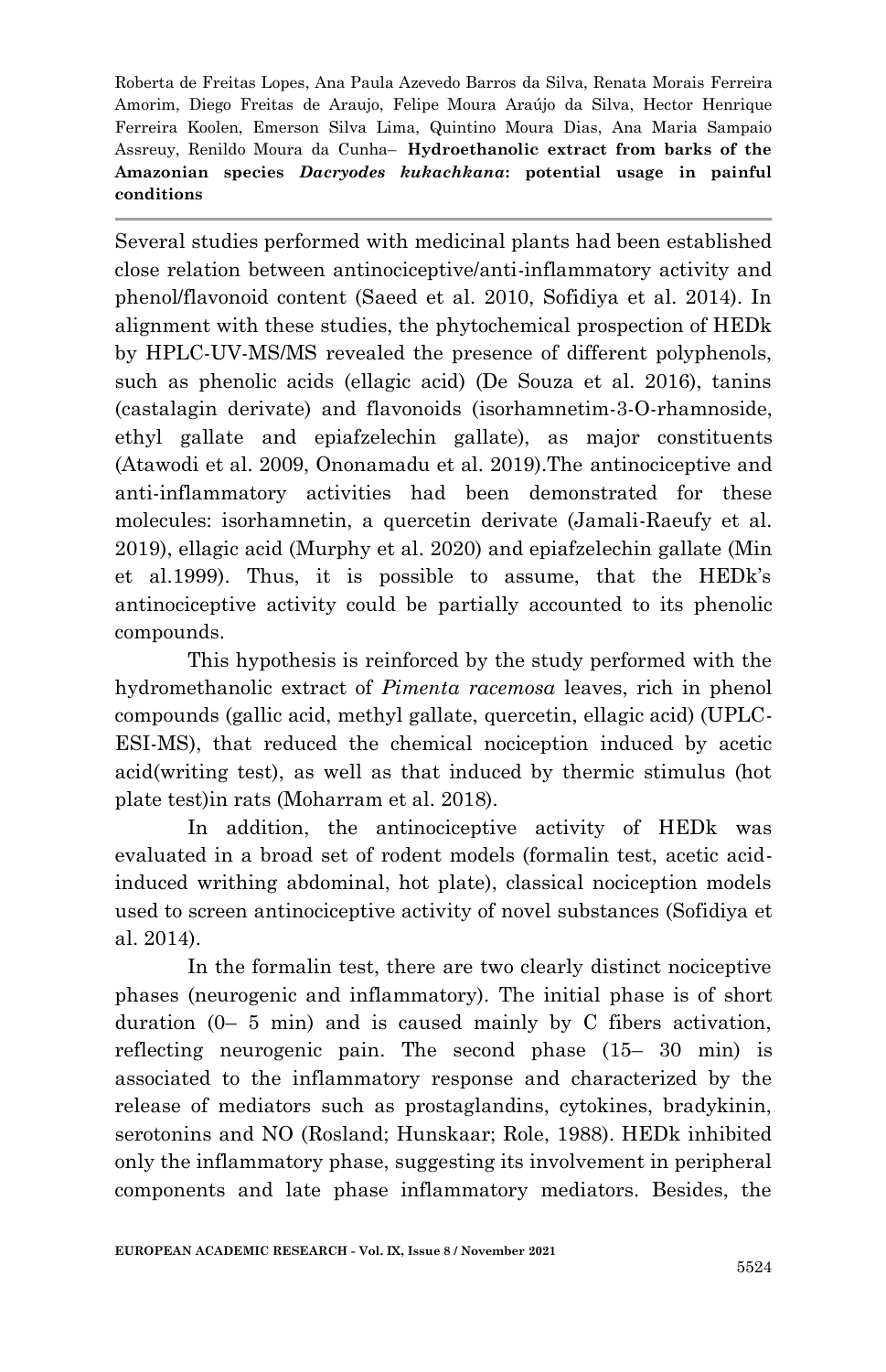abdominal contortion test in mice is widely used to evaluate inhibitory activity of substances on inflammatory pain (Simões et al. 2018). HEDk inhibited the writhes induced by intraperitoneal injection of acetic acid that produces irritation on the visceral surfaces by the release of high levels of inflammatory mediators such as prostaglandins to the peritoneal fluid, reducing the nociception threshold and stimulating nociceptive fibers (Ikeda et al. 2001).This data is highly suggestive of HEDk peripheral action.

The above data, altogether, points that HEDk utilize inflammatory mediators as targets to exert its antinociceptive action, since it was able to inhibit the nociceptive responses in the late phase, but not in the initial phase, of the formalin test, and also inhibited the abdominal contortions induced by acetic acid.

In addition to the involvement of peripheral pain components in the HEDk antinociceptive effect, the extract seems to play a role in the central mechanisms of nociception. In fact, HEDk was effective to inhibit nociception in the hot plate test, used to evaluate drugs that act via direct activation of central nociceptors (Carter 1991). The response to the thermal stimulus results from the direct activation of nociceptors and depends on the supraspinal integration (Le Bars; Gozariu; Cadden, 2001) and predominantly centrally acting drugs increase the length of stay of animals on the hot plate (Rosland; Hunskaar; Hole, 1988).

Considering that the majority of the studies are focused on the specie *D. edulis*, the main contribution of the present investigation is the proposition of the potential biotechnological applicability of HEDk as analgesic. However, additional research is necessary to be carried out with its components, using other approaches in order to elucidate its mechanisms of action.

In conclusion, the hydroethanolic extract of *Dacryodes kukachkana* (HEDk) stem barks, containing polyphenols, presents significant antinociceptive effect in mice models nociception induced by chemical and thermal stimulus.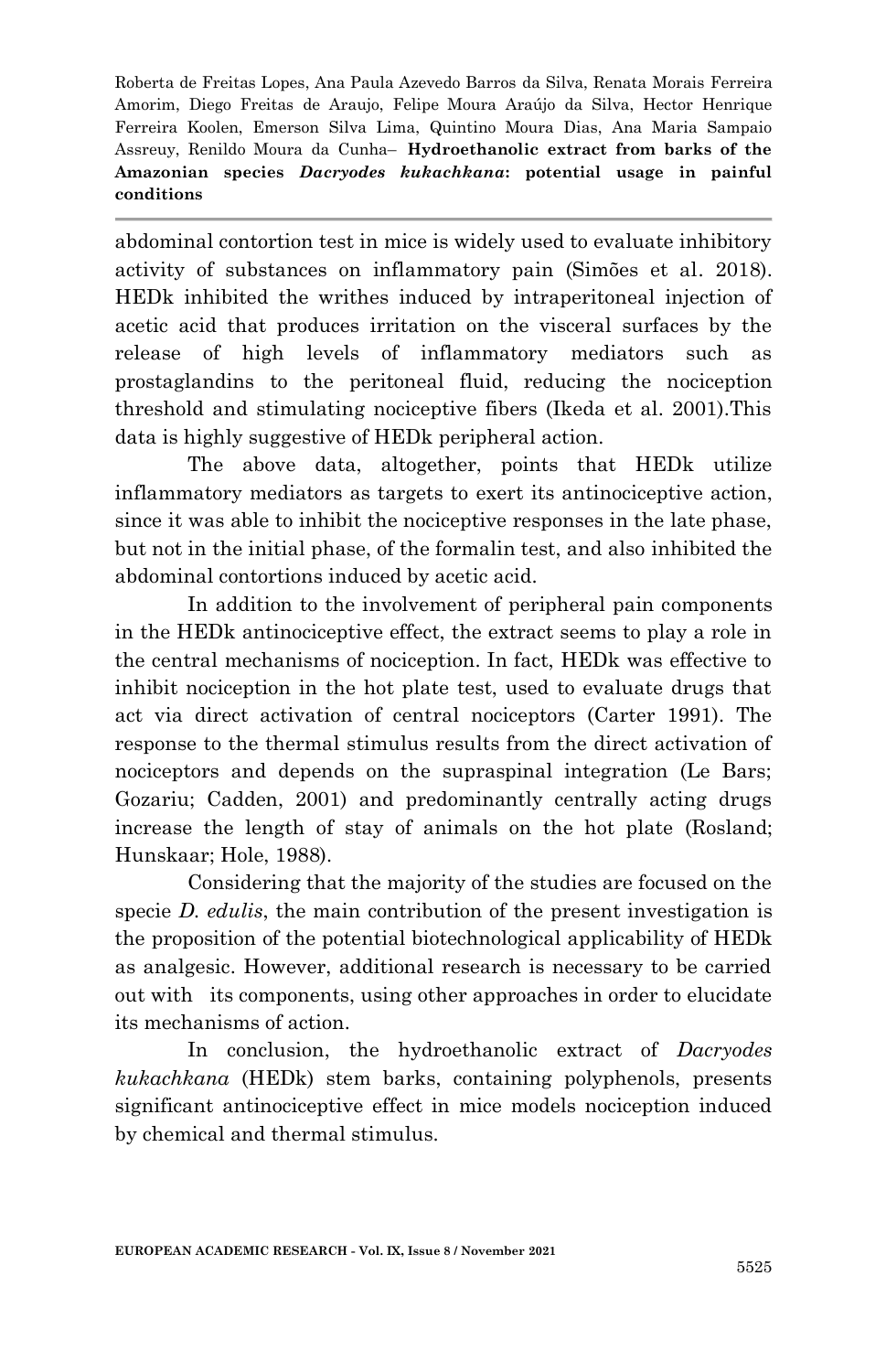#### **ACKNOWLEDGMENTS**

This work was supported by Brazilian grants from National Council for Scientific and Technological Development (CNPq), Coordination for the Improvement of Higher Education Personnel (CAPES) and Fundação de Amparo à Pesquisa in the state of Acre - FAPAC (No. 7616180077/2015). Dr. A.M.S. Assreuy is senior investigator of CNPq (Process No. 308433/2017-3).

#### **REFERENCES**

- 1. Ajibesin KK. 2011. *Dacryodes edulis* (G. Don) H. J. Lam: a review of its medical, phytochemicals and economical properties. Res. J. Med. Plant. 5, 32-41.
- 2. Atanasov AG, [Waltenberger](https://www.ncbi.nlm.nih.gov/pubmed/?term=Waltenberger%20B%5BAuthor%5D&cauthor=true&cauthor_uid=26281720) B. [Pferschy-wenzig](https://www.ncbi.nlm.nih.gov/pubmed/?term=Pferschy-Wenzig%20EM%5BAuthor%5D&cauthor=true&cauthor_uid=26281720) EM, [Linder](https://www.ncbi.nlm.nih.gov/pubmed/?term=Linder%20T%5BAuthor%5D&cauthor=true&cauthor_uid=26281720) T, Wawrosc [HC](https://www.ncbi.nlm.nih.gov/pubmed/?term=Wawrosch%20C%5BAuthor%5D&cauthor=true&cauthor_uid=26281720)  [,Uhrin](https://www.ncbi.nlm.nih.gov/pubmed/?term=Uhrin%20P%5BAuthor%5D&cauthor=true&cauthor_uid=26281720) [P,Temml](https://www.ncbi.nlm.nih.gov/pubmed/?term=Temml%20V%5BAuthor%5D&cauthor=true&cauthor_uid=26281720) V. [Wang](https://www.ncbi.nlm.nih.gov/pubmed/?term=Wang%20L%5BAuthor%5D&cauthor=true&cauthor_uid=26281720) L, [Schwaiger](https://www.ncbi.nlm.nih.gov/pubmed/?term=Schwaiger%20S%5BAuthor%5D&cauthor=true&cauthor_uid=26281720) S, Heiss E H, [Rollinger](https://www.ncbi.nlm.nih.gov/pubmed/?term=Rollinger%20JM%5BAuthor%5D&cauthor=true&cauthor_uid=26281720) JM, [Schuster](https://www.ncbi.nlm.nih.gov/pubmed/?term=Schuster%20D%5BAuthor%5D&cauthor=true&cauthor_uid=26281720) D, [Breuss](https://www.ncbi.nlm.nih.gov/pubmed/?term=Breuss%20JM%5BAuthor%5D&cauthor=true&cauthor_uid=26281720) JM, [Bochko](https://www.ncbi.nlm.nih.gov/pubmed/?term=Bochkov%20V%5BAuthor%5D&cauthor=true&cauthor_uid=26281720) VV, [Mihovilovic](https://www.ncbi.nlm.nih.gov/pubmed/?term=Mihovilovic%20MD%5BAuthor%5D&cauthor=true&cauthor_uid=26281720) MD, [Kopp](https://www.ncbi.nlm.nih.gov/pubmed/?term=Kopp%20B%5BAuthor%5D&cauthor=true&cauthor_uid=26281720) [B,Bauer](https://www.ncbi.nlm.nih.gov/pubmed/?term=Bauer%20R%5BAuthor%5D&cauthor=true&cauthor_uid=26281720) [R,Dirsch](https://www.ncbi.nlm.nih.gov/pubmed/?term=Dirsch%20VM%5BAuthor%5D&cauthor=true&cauthor_uid=26281720) VM and [StuppneR](https://www.ncbi.nlm.nih.gov/pubmed/?term=Stuppner%20H%5BAuthor%5D&cauthor=true&cauthor_uid=26281720) H. 2015. Discovery and resupply of pharmacologically active plantderived natural products: A review[. Biotechnol. Adv. 33,](https://www.ncbi.nlm.nih.gov/entrez/eutils/elink.fcgi?dbfrom=pubmed&retmode=ref&cmd=prlinks&id=26281720) 1582-1614.
- 3. Atawodi SE, Atawodi JC, Idakwo P, Pfundstein B, Haubner R, Wurtele G, Spiegelhalder B, Bartsch H and Owen R W. 2009. Evaluation of the Polyphenol Composition and Antioxidant Activity of African Variety of *Dacryodes edulis* (G. Don) H. J. Lam Fruit. J. Med. Food. 12, 1321-1325.
- 4. Atkinson TJ and Fudin J. 2020. Non steroidal Antiinflammatory Drugs for Acute and Chronic Pain. Phys. Med. Rehabil. Clin. N. Am. 31, 219-231.
- 5. Carter RB. 1991. Differentiating analgesic and non-analgesic drug activities on rat hot plate: effect of behavioral endpoint. Pain. 47, 211-220.
- 6. Carter RJ, MORTAN J AND DUNNETT SB. 2001. Motor coordination and balance in rodents. Curr. Protoc. Neurosci. 15, 812.1-812.14.
- 7. Daly DC. Harley MM, Martínez-habibe M and Weeks A. 2010. Burseraceae. *In*: Kubitzki, K. (eds.), Flowering plants. Eudicots. Sapindales, Cucurbitales, Myrtaceae. The families and genera of vascular plants. Springer-Verlag, Berlin. 10, 76-104.
- 8. Daly DC, Fine PVA and Martínez-habibe MC. 2012. Burseraceae: a model for studying the Amazon flora.Rodriguésia. 63, 21-30.
- 9. Daly DC. 2018. Notes on the Burseraceae in central Amazonia, including four new taxa. Studies in neotropical Burseraceae XXVI. Brittonia 70, 427-444.
- 10. García BA, Lobato SG, Berrueta LA, Gallo B and [Vicente](https://pubmed.ncbi.nlm.nih.gov/?term=Vicente+F&cauthor_id=22967544) F. 2012. On line characterization of 58 phenolic compounds in *Citrus* fruit juices from Spanish cultivars by high-performance liquid chromatography with photodiode-array detection coupled to electrospray ionization triple quadrupole mass spectrometry. J. [Talanta.](https://www.sciencedirect.com/science/journal/00399140) 99, 213-224.
- 11. [Hofmannt](https://pubs.acs.org/action/doSearch?field1=Contrib&text1=Thomas++Hofmann)glabasnia A, Schwarz B, Wisman KN, Gangwer, KA and Hagerman AN. 2006. Protein Binding and Astringent Taste of a Polymeric Procyanidin, 1,2,3,4,6-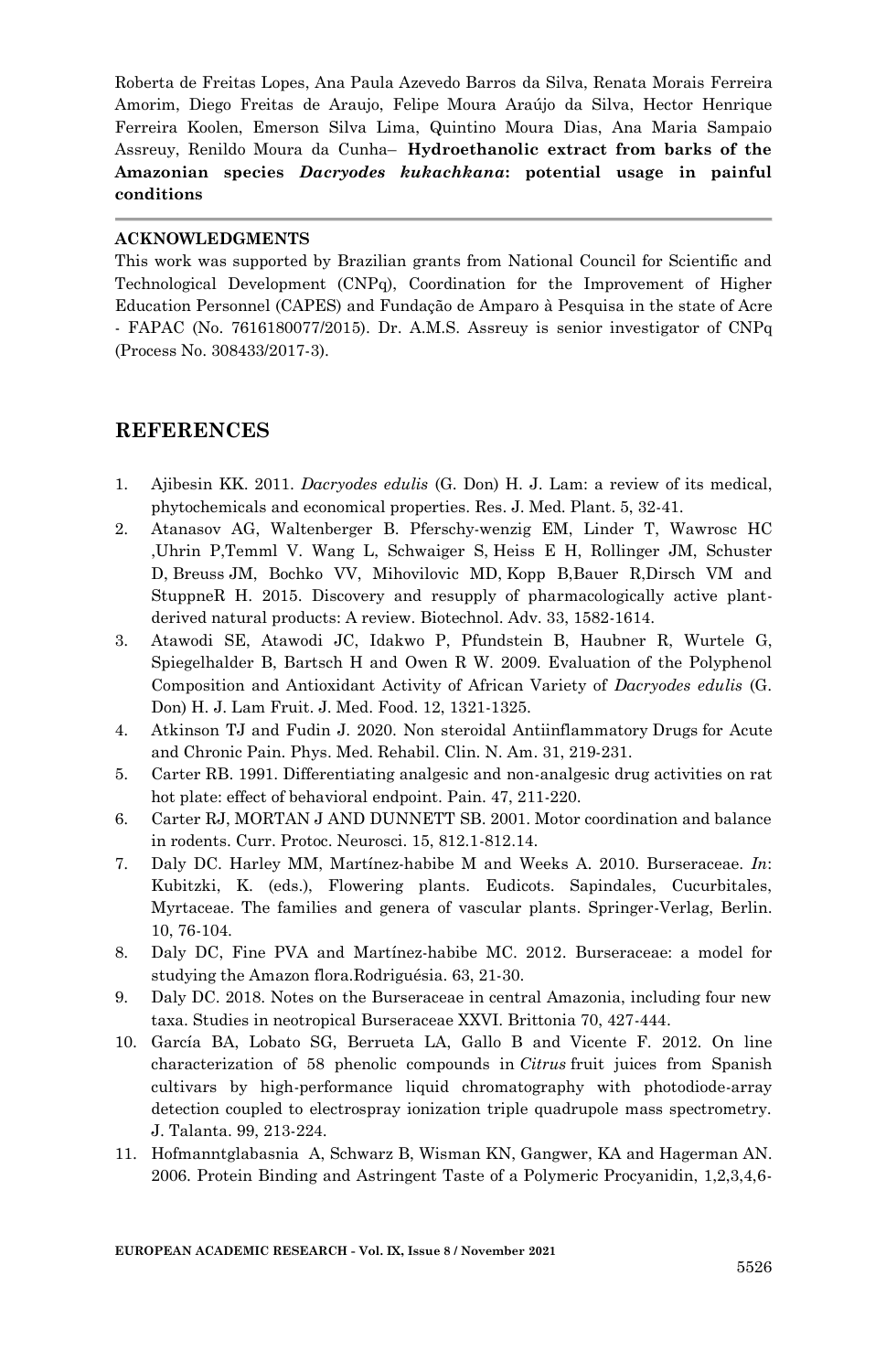Penta-*O*-galloyl-β-d-glucopyranose, Castalagin, and Grandinin. J. Agric. Food Chem*.*54, 25, 9503–9509.

- 12. Ikeda Y, Ueno A and Naraba OS. 2001. Involvement of vaniloid receptor VR1 and prostanoids in the acid-induced writhing response of mice. Life Sci. 69, 2911-2919.
- 13. Jamali-raeufy N, [Baluchnejadmojar](https://www.ncbi.nlm.nih.gov/pubmed/?term=Baluchnejadmojarad%20T%5BAuthor%5D&cauthor=true&cauthor_uid=31698018) AD T, [Roghani](https://www.ncbi.nlm.nih.gov/pubmed/?term=Roghani%20M%5BAuthor%5D&cauthor=true&cauthor_uid=31698018) M, [Keimasi S](https://www.ncbi.nlm.nih.gov/pubmed/?term=Keimasi%20S%5BAuthor%5D&cauthor=true&cauthor_uid=31698018) and [GoudarzI M.](https://www.ncbi.nlm.nih.gov/pubmed/?term=Goudarzi%20M%5BAuthor%5D&cauthor=true&cauthor_uid=31698018) 2019. Isorhamnetin exerts neuroprotective effects in STZ-induced diabetic rats via attenuation of oxidative stress, inflammation and apoptosis[. J Chem. Neuroanat.](https://www.sciencedirect.com/science/journal/08910618)
- 14. Koster R, Anderson M and De-beer EJ. 1959. Acetic acid for analgesic screening. Federation Proceedings. 18, 412-418.
- 15. Le Bars D, Gozariu M, Cadden SW. Animal models of nociception. 2001. Pharmacol. 53, 597-652.
- 16. Lunenfeld B and Stratton P. 2013. The clinical consequences of an ageing world and preventive strategies. Best. Pract. Res. Clin. Obstet. Gynaecol. 27, 643-659.
- 17. Marques MFS and Ribeiro MNS. 1994. Estudo dos constituintes químicos das cascas da madeira de *Trattinickia peruviana* Swartex Loes. Acta Amazônica. 24, 49-52.
- 18. Matos FJA. 1997. Introdução à Fitoquímica Experimental. 2. ed. Fortaleza: Edições UFC, 141p.
- 19. Moharram FA, Al-gendy AA, El-shenawy SM, Ibrahim BM and Zarka MA. 2018. Phenolic profile, anti-inflammatory, antinociceptive, anti-ulcerogenic and hepatoprotective activities of *Pimenta racemosa* leaves. BMC Complement. Altern. Med. 18, 208.
- 20. Min KR, Hwang BY, Lim HS, Kang BS, Oh GJ, Lee J, Kang SH, Lee KS, Ro JS and Kim Y. 1999 (-)-Epiafzelechin: cyclooxygenase-1 inhibitor and antiinflammatory agent from aerial parts of *Celastrus orbiculatus*. Planta Med. 65, 460-462.
- 21. Murphy MT, Qin X, Kaul S, Barrientos G, Zou Z, Mathias CB, Thomas D and Bose DD. 2020. The polyphenol ellagic acid exerts anti-inflammatory actions via disruption of store-operated calcium entry (SOCE) pathway activators and coupling mediators.Eur. J. Pharmacol. 15, 173036.
- 22. Ndah NR, Egbe AE, Bechem E, Asaha S, Yengo T, Chia EL, Eyenieh NM. 2013. Ethnobotanical study of commonly used medicinal plants of the Takamanda Rainforest South West, Cameroon. Afr. J. Plant Sci. 7, 21-34.
- 23. Obame LC, Koudou J, Chalchat JC, Bassolé I, Edou P, Aboubakar S. Ouattara AS and Traore AS. 2007. Volatile components, antioxidant and antibacterial activities of *Dacryodes buettneri* H. J. Lam. essential oil from Gabon. Scien. Reser. and Essay. 2, 491-495.
- 24. [Okwu](https://www.ncbi.nlm.nih.gov/pubmed/?term=Okwu%20DE%5BAuthor%5D&cauthor=true&cauthor_uid=20161937) DE and [Nnamdi](https://www.ncbi.nlm.nih.gov/pubmed/?term=Nnamdi%20FU%5BAuthor%5D&cauthor=true&cauthor_uid=20161937) FU. 2008. Evaluation of the Chemical Composition of *Dacryodes edulis* and *Raphia Hookeri* Mann and Wendl Exudates used in Herbal Medicine in South Eastern Nigeria. [Afr. J. Tradit. Complement. Altern.](https://www.ncbi.nlm.nih.gov/pmc/articles/PMC2816547/)  [Med.](https://www.ncbi.nlm.nih.gov/pmc/articles/PMC2816547/) 5, 194-200.
- 25. Omonhinmin CA. 2012. Ethnobotany of *Dacryodes edulis* (G Don) HJ Lam in Southern Nigeria 1: practices and applications among the Yoruba speaking people. Ethnobotany Res. Appl. 10, 175-184.